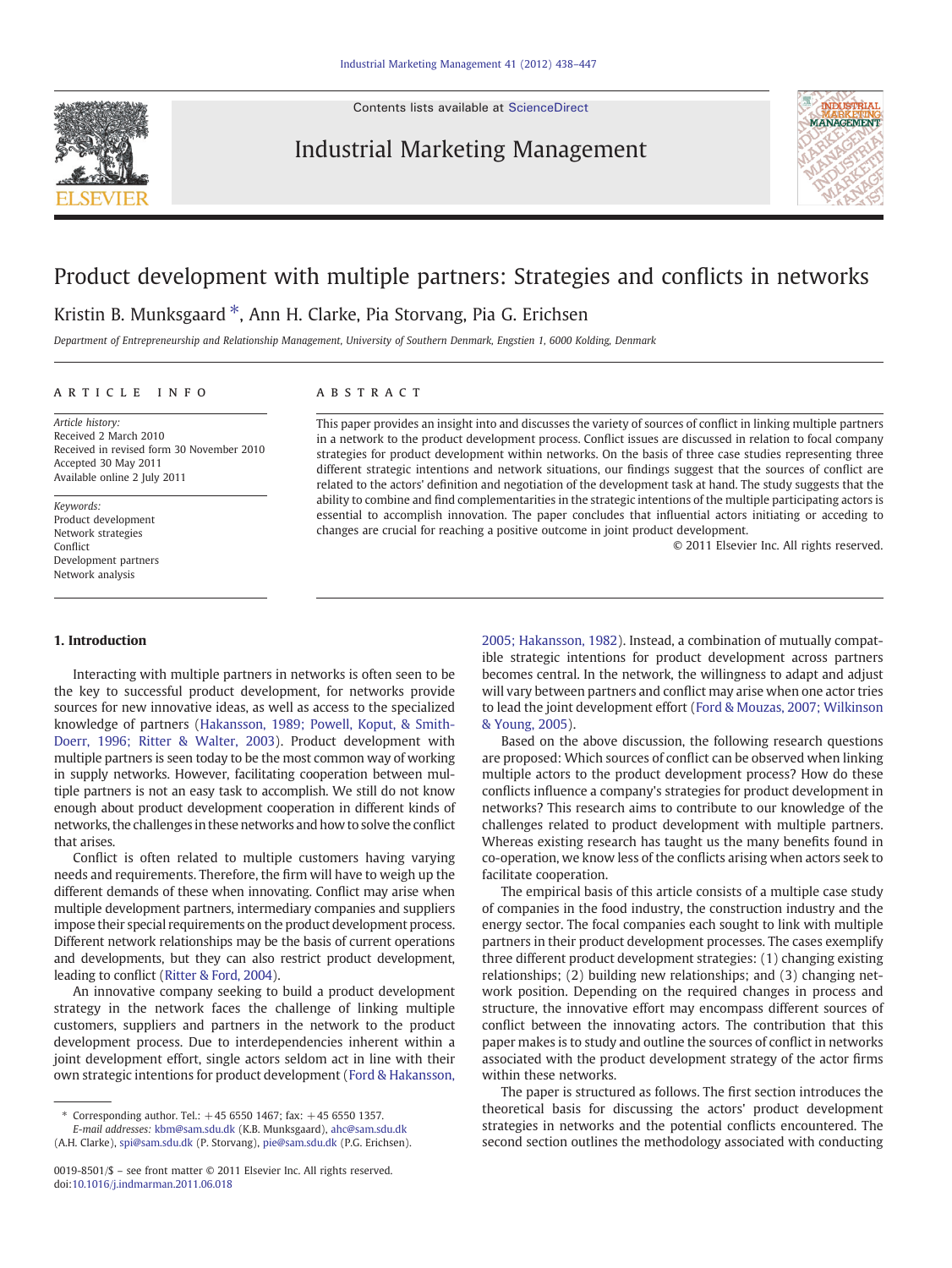the multiple case studies that are presented in [Section 3.](#page--1-0) The following sections provide the case analyses and discussions, while the conclusions and issues for further research conclude the paper.

### 2. Building a product development strategy for linking multiple partners to the product development process

Collaborating with multiple partners in the product development process holds interesting implications for a company's strategic intentions for product development, as well as its space for organizing product development activities within networks ([Thorelli, 1986](#page--1-0)). Arguing that no company can achieve or carry out product development single-handedly [Hakansson \(1989\), Freeman \(1991\), Powell](#page--1-0) [et al. \(1996\), Laage-Hellman \(1997\) and Hakansson and Waluszewski](#page--1-0) [\(2002\)](#page--1-0) note that actors are interdependent upon other actor resources and specialized knowledge for product development to become a reality. In other words, a company is interdependent on its relationships with the wider network to achieve product development. The scope and action of a firm's strategic intentions for product development are thus embedded in the network. 'The crucial question is not how the company manages its technological development activities per se, but rather how it succeeds in relating its own technological development activities to what is happening inside and between other actors, such as customers and suppliers' ([Laage-](#page--1-0)[Hellman, 1997: 27\)](#page--1-0).

The interdependencies that are built are partly the choice of the firm and partly related to circumstance ([Easton, 1992\)](#page--1-0). In fact, companies may choose to interdependent in exchange for the benefits that they obtain from innovating with one or several partners. Perceptions of interdependencies in relationships, as well as perceptions of interdependencies related to the wider network, have been found to influence the strategic possibilities that companies seek [\(Munksgaard, 2010\)](#page--1-0). When linking multiple partners to the product development process, management has to consider how others will hold intentions for product development and how they will act in their quest to seek solutions to their business problems [\(Ford, Gadde,](#page--1-0) [Hakansson, & Snehota, 2003; Thomas & Ford, 1995](#page--1-0)). When several actors in a network develop new products to solve related or different problems, they may need to negotiate in order to reach a solution beneficial or at least acceptable to all. Research results suggest that companies seldom, deliberately and explicitly, take potential partners into account when formulating strategies ([Harrison, Holmen,](#page--1-0) [& Pedersen, 2010\)](#page--1-0). Even if two partners in a relationship reach an agreement for product development, this does not imply that the new product will be adopted by the entire network. Not all changes in a relationship, including the development of new products, will result in changes in connected relationships in the wider network [\(Halinen,](#page--1-0) [Salmi, & Havila, 1999](#page--1-0)).

When the product development processes of actors intertwine at the network level, interactions may be at odds with the network's goal [\(Johnston, Peters, & Gassenheimer, 2006](#page--1-0)). The way in which actors are interdependent implies different desirable outcomes for the network, related to the institutionalized practice and established 'rules of the game'. The character of the interdependencies may thus influence the actors' interaction, and if the interaction does not 'fit' into the institutionalized practice of the network, conflict may arise. To accomplish change, companies need to engage in negotiated processes with their counterparts. They are more likely to succeed if their perceptions of their wider network overlap ([Kragh & Andersen,](#page--1-0) [2009\)](#page--1-0).

The interdependencies between multiple actors linked to the product development process demand that companies deal with the technological and economical structure that is established within a network [\(Mattsson, 1985](#page--1-0)). In other words, interdependencies create path-dependency that makes it difficult to carry out more radical product developments because of tradition and interdependencies

[\(Hakansson, 1990; Hakansson & Waluszewski, 2002](#page--1-0)). At the network level, interdependencies are reflected in the network structure. The greater the interdependencies, the clearer the network structure becomes [\(Easton, 1992\)](#page--1-0), leading to more difficulties in forcing through more radical product developments.

To sum up, a single company's strategies for product development at a network level are related to network structures and network processes ([Gressetvold & Torvatn, 2006; Gressetvold & Wedin, 2005](#page--1-0)). To build a product development strategy for collaboration with multiple partners and to link them to the product development process requires a consideration of the processes and structure in the network. Four different strategic intentions and network situations are outlined based on the work of [Ford and Mouzas \(2007\)](#page--1-0) (Table 1).

The strategic intention of a company for innovating in a network is found in one of the four cells of Table 1. A company may have the intention to do more-of-the-same with its current partners — thus seeking to maintain current relationships (Cell 1). This situation is related to maintaining the status quo of network product development. This paper will not elaborate further on this specific intention. If a company wishes to change its existing relationships, it implies evolving processes (Cell 2). This strategic intention suggests that either party in a relationship will seek to develop some aspects of the joint product development effort  $-$  e.g. utilizing the resources of the partners in a different way or changing the coordination of product development activities. When a company seeks new partners for product development – e.g. for gaining access to certain resources or for achieving access to new customers – the company may have a strategic intention to retain existing processes within an evolving network structure (Cell 3). Finally, the strategic intention of a company may be to change its own position or that of others in order to intervene in the network patterns of product development (Cell 4).

#### 2.1. Strategic intentions for creating value in networks

In situations where a company collaborates with several partners for product development and makes an effort to link these collaborating partners and other actors to the product development process, to some extent, the strategic intentions of the various actors can collide and conflict. Accordingly, each company will be faced with choices of when to follow the leadership provided by any one of the other actors and when to lead the other partners in its chosen direction [\(Ford & Mouzas, 2007; Wilkinson & Young, 1994](#page--1-0)).

To obtain insight into when and how companies may seek to lead or when and why they choose to follow, it is of interest to examine the strategic intentions of the companies and their determination towards the product development task. Taking these arguments further implies that building strategies for product development in networks and interacting with multiple partners will exceed the isolated product development process and its product as an outcome. Instead, when managing product developments in networks, the network outcome needs to be contemplated [\(Gressetvold & Wedin,](#page--1-0) [2005\)](#page--1-0). Network outcomes may, however, be interpreted differently by the multiple actors linked to the product development process in the network [\(Hakansson, Ford, Gadde, Snehota, & Waluszewski,](#page--1-0) [2009\)](#page--1-0).

From the IMP perspective, strategic intentions must be considered as the partners seek to create value in relationships. It is relevant to

| Four different strategic intentions for product development in networks. |                           |                           |
|--------------------------------------------------------------------------|---------------------------|---------------------------|
|                                                                          | Existing process          | Evolving process          |
| Existing structure                                                       | (1) Current relationships | (2) Changed relationships |

Evolving structure (3) New relationships (4) Changed network positions

Table 1